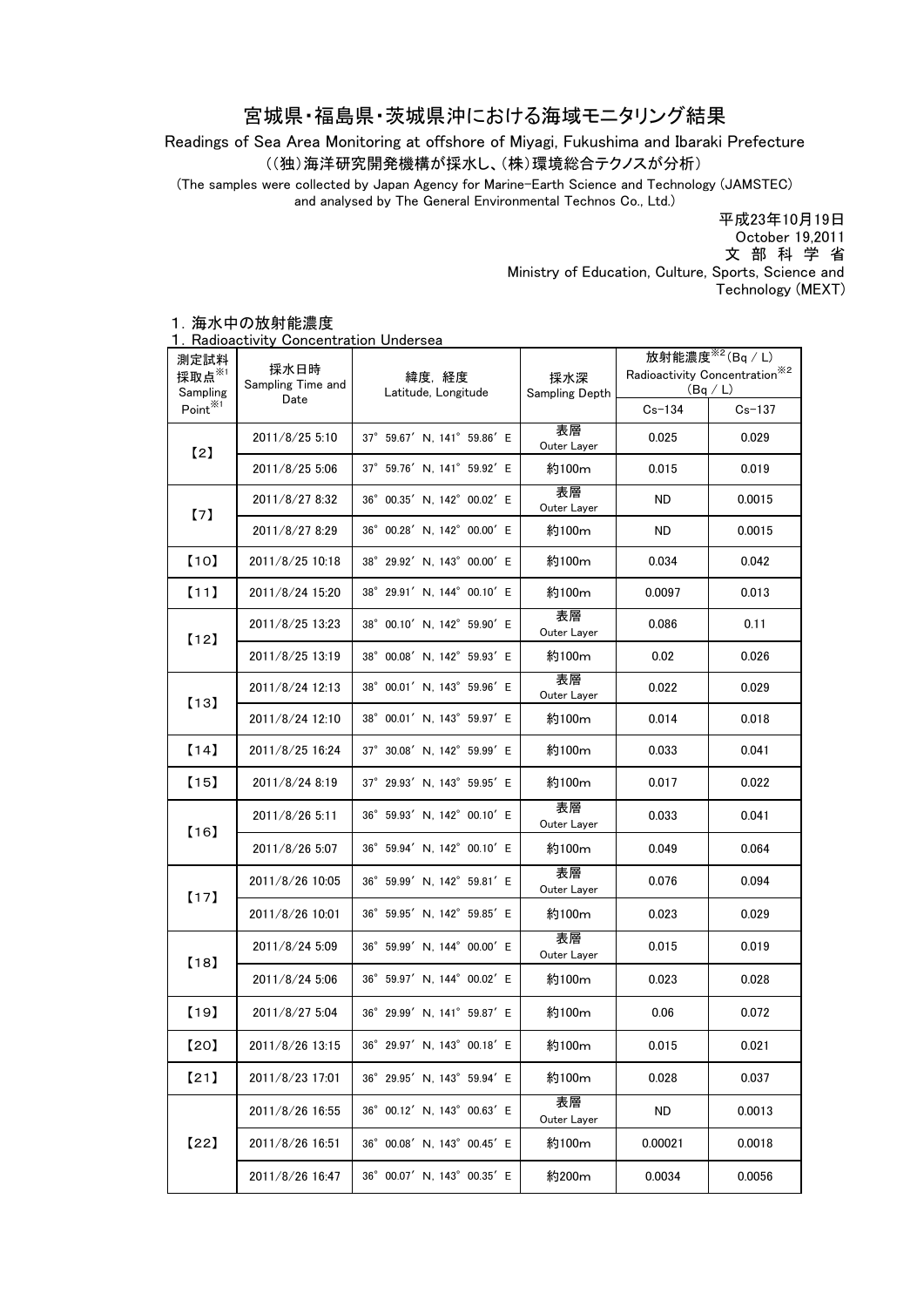| [23] | 2011/8/23 13:41 | 35° 59.92' N, 144° 01.21' E | 表層<br>Outer Layer | 0.00063 | 0.0021 |
|------|-----------------|-----------------------------|-------------------|---------|--------|
|      | 2011/8/23 13:37 | 35° 59.86' N. 144° 00.94' E | 約100m             | 0.00096 | 0.0029 |
|      | 2011/8/23 13:32 | 35° 59.82' N. 144° 00.76' E | 約200m             | 0.0056  | 0.0083 |
| [24] | 2011/8/27 17:59 | 35° 30.11' N, 141° 00.01' E | 約100m             | 0.00025 | 0.0015 |
| [25] | 2011/8/27 12:29 | 35° 30.48' N. 142° 00.35' E | 約100m             | 0.00021 | 0.0014 |
|      | 2011/8/27 12:26 | 35° 30.39' N. 142° 00.18' E | 約200m             | 0.0033  | 0.0052 |
| 【26】 | 2011/8/23 5:22  | 35° 29.98' N. 143° 00.18' E | 約100m             | 0.0018  | 0.0033 |
|      | 2011/8/23 5:17  | 35° 29.98' N. 143° 00.18' E | 約200m             | 0.0097  | 0.013  |
| [27] | 2011/8/23 10:05 | 35° 30.10' N. 144° 00.08' E | 約100m             | 0.0015  | 0.0032 |

※1 【 】内の数値は、地図上の測点番号に対応。

※1 The character enclosed in parentheses (Ex. 【1】) indicates monitoring points on the map.

- \* 炉規則告示濃度限度値(別表第2第六欄周辺監視区域外の水中の濃度限度) Cs-134は60 Bq/L、Cs-137は90 Bq/L
- \* (Density limit by the announcement of Reactor Regulation (The density limit in the water outside of surrounding monitored area in the section 6 of the appendix  $2$ ) - Cs-134:60Bq/L, Cs-137:90Bq/L.)
- \* 「原子力施設等の防災対策について(原子力安全委員会)」飲食物の摂取制限に関する指標 (飲料水) 放射性セシウム:200 Bq/kg以上
- \* (Emergency Preparedness for Nuclear Facilities [The Nuclear Safety Commission of Japan] The index of drinking water based on the indicator about the restriction of food intake Cs-134 and Cs-137:More than 200 Bq/kg)
- \* 平成21年の福島第一海域(福島第一発電所から約25km付近)の環境放射能調査の結果は、Cs-137:0.0013~0.0019Bq/L
- \* (The result of the environmental radioactivity measurement in the seawater around Fukushima Dai-ichi NPP in 2009 (around 25km distant from Fukushima Dai-ichi NPP); Cs-137:0.0013~0.0019 Bq/L.)

<sup>※2</sup> NDの記載は、海水の放射能濃度の検出限界値(セシウム134が約0.00023Bq / L)を下回る場合。 ただし、検出限界値は検出器や試料性状により異なるため、この値以下でも検出される場合もある。

<sup>※2</sup> The detection limit for radioactivity concentration in sea water is approximately 0.00023 Bq/L for cesium-134. Please note that this nuclide is sometimes detected even when they are below the threshold, contingent on the detector or samples.